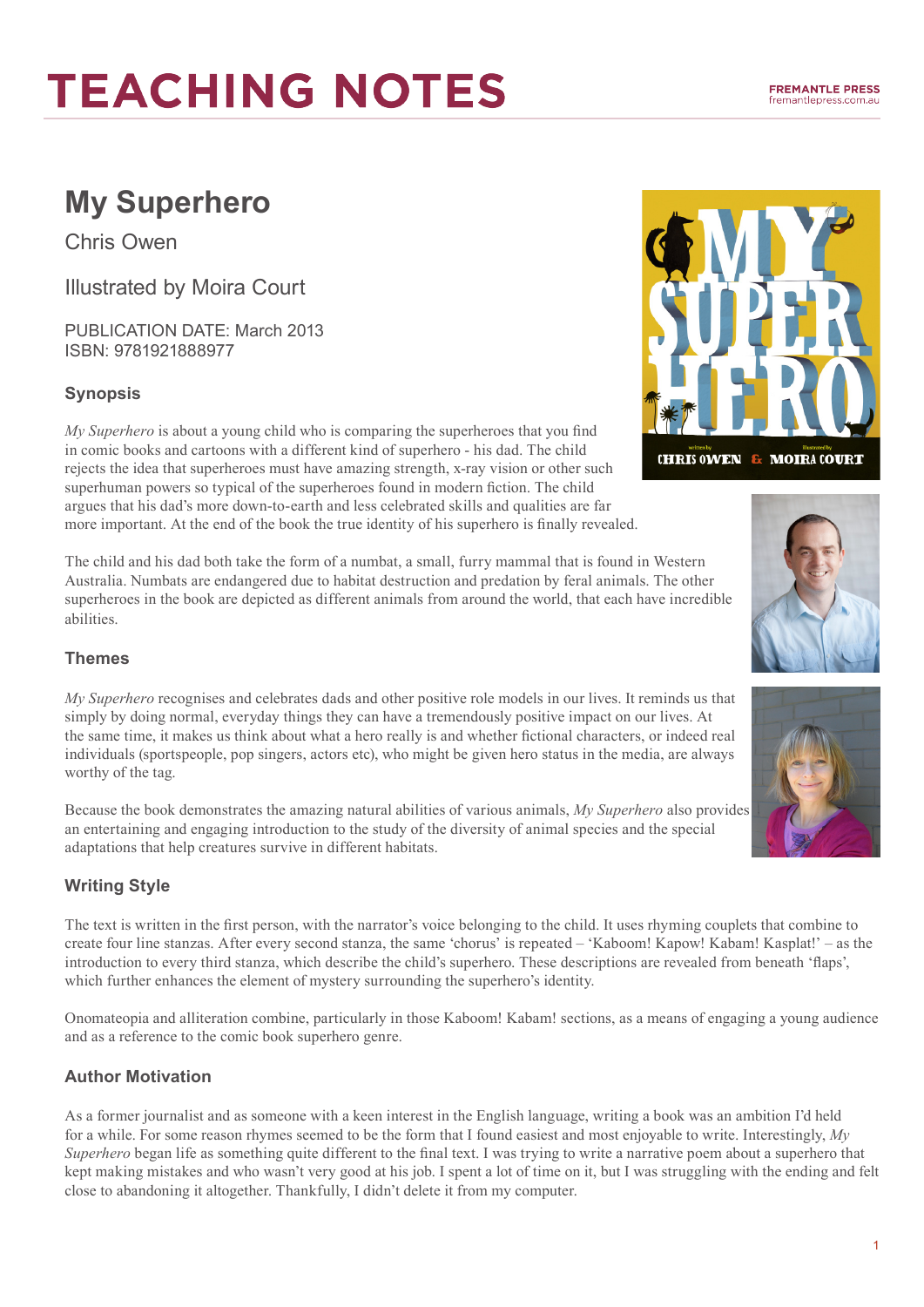Around the same time, I became a dad. With children of my own, I felt a new level of responsibility, and a fair degree of pressure, to be a good role model. It was something I thought about a lot, and still do. After a while it occurred to me that rather than aiming to be a 'superdad', just spending time with your kids, reading to them, playing games with them and simply being there for them, is probably a good starting point for new fathers.

It was around these experiences and thoughts about being a parent that *My Superhero* began to take shape. Some of the lines from the original narrative poem have ended up in the final text.

## **About the Author**

Chris Owen hails from Sussex on the south-coast of England. A former radio journalist and newsreader, he migrated to the sunnier climes of Perth in 2003, where he changed careers to become a primary school teacher. Aside from writing rhymes, Chris cites walking, snorkelling and eating homemade apple pie and custard, as his principal passions in life.

Chris suggests that his writing has been influenced by a range of different authors;

"I remember buying Roald Dahl's *Revolting Rhymes* when I was about 10 years old. I enjoyed the incredible rhyming that he produced. His ability to rhyme within a sentence, as opposed to simply rhyming between sentences, is something I strive to emulate. I also loved reading Asterix books. In fact, I still enjoy them today for their humour and clever wordplay. Latterly, I've rediscovered AA Milne (Winnie-the-Pooh), and have been struck by his ability to create such interesting rhythmic effects by playing with the structure of his rhymes. Lynley Dodd (Hairy Maclary) is another of my favourites - anyone who can get the word 'shemozzle' into a rhyme, gets my vote!"

### **About the Illustrator**

Moira Court grew up in the West Country, England. She emigrated to Australia in 2001 and now lives in the Perth Hills. She has been a practising painter for several years and, as well as illustrating books, she exhibits pieces in art shows and local galleries. Moira is passionate about animals and enjoys painting them in her artwork. When Moira is not painting she tries to grow vegetables and enjoys walks in the bush with her husband and dogs. She is also the illustrator of *Miss Llewellyn-Jones goes to town* 2010, *Miss Llewellyn-Jones* 2008 (both Fremantle Press) and *Sleep Tight* (Sunbear Publishing)

## **Study Notes**

*My Superhero* provides the stimulus for doing a variety of activities across different learning areas and for different year levels. Here are just a few ideas for you to use or adapt. Have fun!

#### **Literacy**

#### *Listening, Speaking and Visual Literacy*

Play 'Guess the Animal'. Read each page aloud to the students and ask them to listen carefully to the descriptions of the 'superheroes'. Before revealing the picture, encourage them to guess which animal might be featured in each illustration and have them explain their choice. Discuss why the illustrator might have chosen the animals that are featured. Students could also predict who the child's superhero will be.

Discuss the style of the illustrations emphasising the left to right orientation of the animals and reasons for this. Note the 'flat' nature of the pictures and how this might appeal to a younger audience. Identify the colour-scheme and materials used in the illustrations and the reasons why they were used. Provide the opportunity for students to create their own 'animal' pictures for their own version of the book.

The illustrator, Moira Court, has illustrated other children's books too. Ask students to research these other titles and compare the illustrations in those books with *My Superhero*.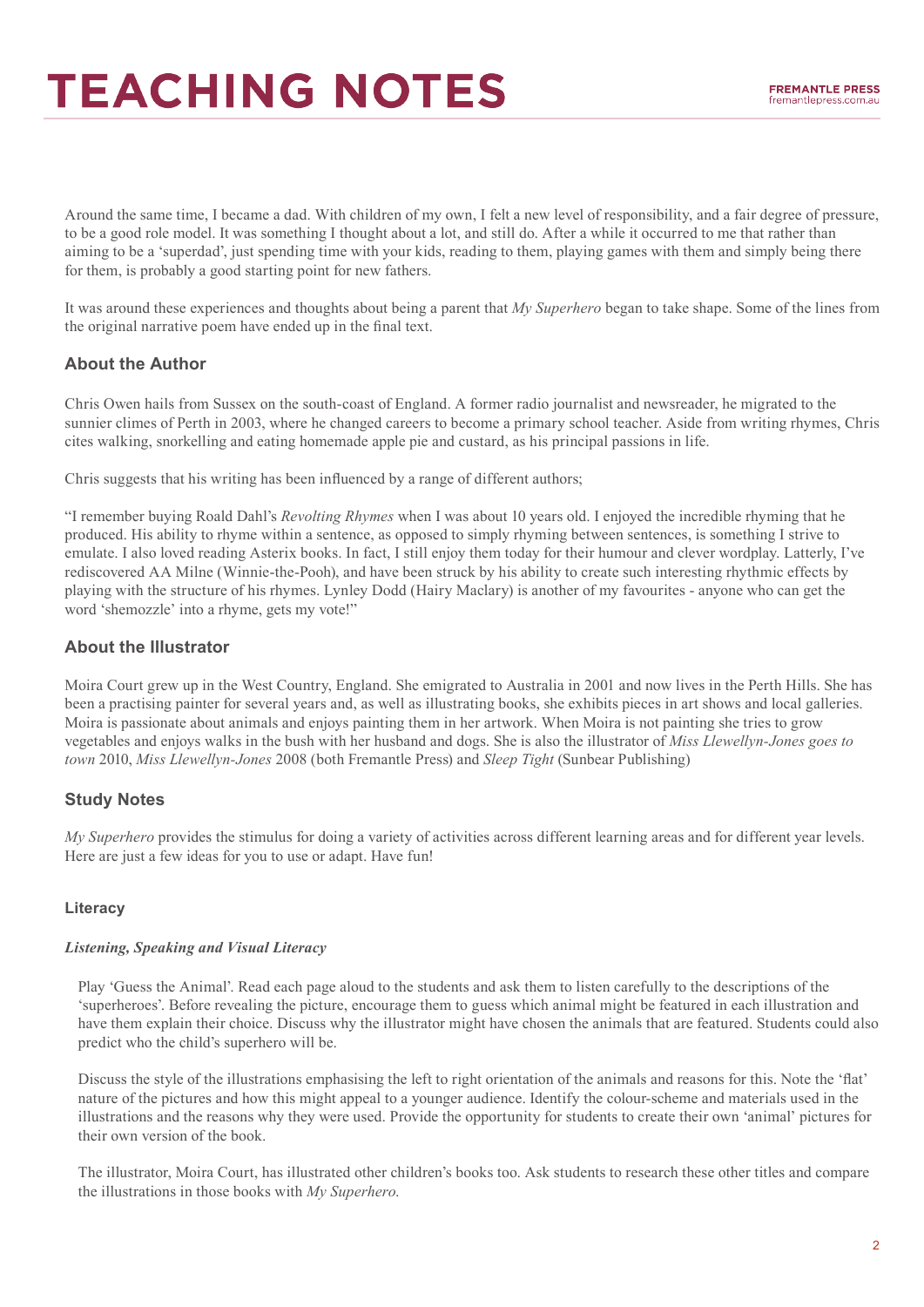#### **Vocabulary**

Read the book aloud to students a number of times. Encourage them to develop a list of the words from the text that rhyme. Support students in identifying the various ways of spelling the same sounds e.g. '*means*' and '*smithereens*' – the 'ee' sound is made with 'ea' and 'ee'.

#### **Poetry devices**

*My Superhero* uses some familiar poetic devices.

Discuss the use of rhyme, repetition, onomatopoeia and alliteration. Ask students to search the text for examples of these devices and discuss why they might be used. Students will have a lot of fun inventing their own onomatopoeic and alliterative words and phrases. Support students in identifying the role that syllables play in establishing the structure and rhythm of the text, using this as the basis for exploring other rhymes and creating their own.

#### **Persuasive writing and debating**

*My Superhero* shares some features of an exposition text and therefore forms a nice way to introduce the notion of writing to persuade, particularly for younger students.

After listening to the story being read aloud, challenge students to find as many arguments **FOR** the child's dad being regarded as a superhero. This could lead to a discussion about why the dad's qualities and skills might be considered so important. For a further challenge, students could expand some of the narrator's arguments by creating their own supporting reasons.

After participating in activities like those described above, students might be ready to write their own exposition – **My dad is my superhero**. Encourage students to list their own dad's 'super qualities'. From their list, they can take their strongest arguments and expand them with supporting reasons to create a complete text. Remind them to start with an interesting introduction and a knockout conclusion that summarises the main points again. Don't limit it to dads either - think of other super family members too.

*My Superhero* features illustrations of some incredible creatures. Each one possesses amazing adaptations that help them survive in different environments. Believe me, it was a tough choosing which animals to include. But what other animals could have been picked instead?

Challenge students to select alternative animals to feature in their own version. Ask them to do some research about other animals whose abilities and skills might fit the descriptions from the story. Afterwards, ask them to compose a short persuasive text arguing for these other animals to be featured in the book, and focusing on the use of supporting reasons, emotive language and high modality words, to help convince their audience in a noisy class debate!

Perth Zoo's website has some great information for this task and is appropriate for young readers.

#### **Father's Day**

*My Superhero* lends itself perfectly to Father's Day activities.

Every superhero needs a mask! Challenge students to design and create a superhero mask for their dad or other family member. They could think about their superhero's favourite things; hobbies, food, sport team etc and use this to stimulate ideas for their mask. Imaginations are sure to run wild!

Ask students to compose a letter or poem to their 'superhero' that explains why they are so great.

Hold a *My Superhero* Day in your class. Invite the children's heroes along to share the poems, letters and paintings. And don't forget to give out those fantastic masks for them to wear!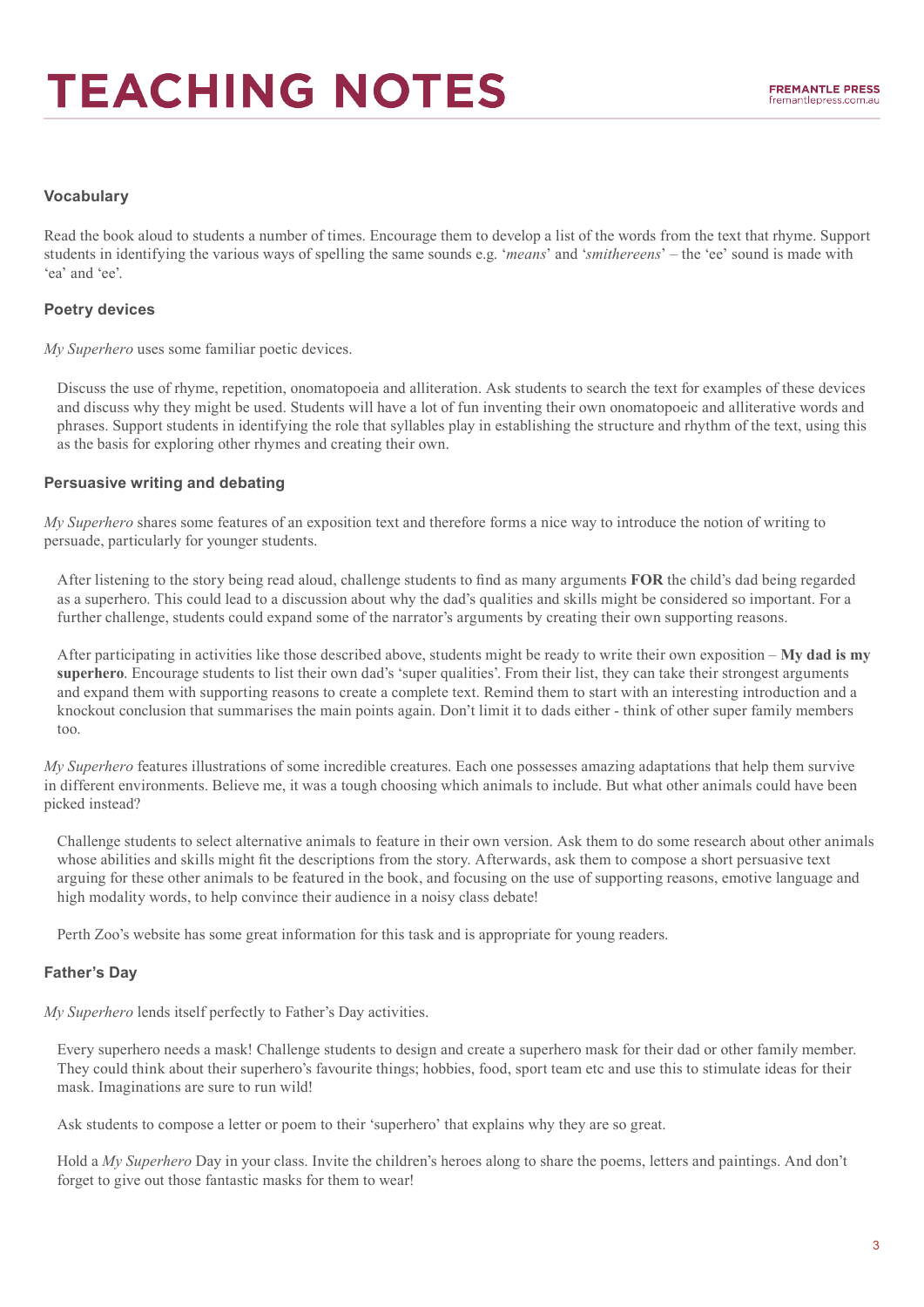#### **Science**

#### **Adaptations and Biodiversity**

*My Superhero* provides a fun way to introduce some important science concepts about animals and biodiversity.

Younger students can be challenged to identify the similarities or differences between the animals featured in the book e.g. Some live on land and some live in water; some eat meat and others eat plants; some have four legs while others have six legs. This provides a good opportunity to introduce the concept of food-chains and food-webs, as well as some great science vocabulary - 'mammal', 'reptile', 'habitat', 'diet', 'carnivore', 'herbivore' etc.

The animals featured in the book all possess physical features that help them survive in their particular habitat. A good example is the camouflage capability of the panther chameleon that helps it to hide from predators and prey in the rainforest. Students will enjoy the challenge of identifying the adaptations of the animals in the book and suggesting how they help each creature to survive. For older students, this might be extended to explore the concept of animal classification.

#### **Numeracy**

#### **Measurement**

Many of the animals in the book have incredible speed or strength. This provides an engaging way to explore the use of different units of measurement.

Read the 'Super Animals' section with the students and identify the units of measurement that are mentioned. Pose questions: What things do we measure with these units? What other animals could be measured with these units? Would you use metres to measure an ant? What would be an appropriate unit to use when measuring the mass of a hippo?

For older students, the animal profiles in the 'Super Animals' section offer a platform for posing some interesting maths problems. Challenge students to find solutions to questions such as; How many of your class mates would it take to balance the elephant? How long would it take the cheetah to run the 100m race in your sports carnival? How many of your classmates could you lift if you had the strength of the Hercules beetle? How far would you jump if you were a cricket? Give students the opportunity to develop their own maths problems for their classmates to solve.

#### **Other Activities**

This book lends itself to being shared as a whole-class or small-group reading task, or for keeping in the library so that children can discover it for themselves. Here are some fun ways of incorporating *My Superhero* into a wider classroom program of activities at the early to middle primary levels.

- **1. Tell a funny superhero story**: Telling a story aloud is a great early reading skill, and it is also a useful way of building speaking and listening skills in a safe, supportive environment. Children might like to make up their own superhero character and then tell a short story about why their character is heroic. You may need to offer some guidance and structure for this task, such as providing a story scaffold or giving some examples of superhero stories. Children may prefer to draw a cartoon of their superhero or make a puppet that they can use as a prop during their oral storytelling activity.
- **2. Animal actions**: After talking about the various animals discovered in the book, why not spend some time encouraging children to act out their amazing deeds? While it may not be possible to really jump as high as a cricket or swim backwards like a sperm whale, children can have loads of fun exploring the various ways that these creatures might move. This could be a good activity to try outdoors or in a large indoor space where children can move around freely without bumping into obstacles (or each other). Encourage children to explore movement patterns such as crawling, rolling, hopping, jumping and creeping. Pair children up and see if they can work together to create a movement which reflects a single animal, such as a bear, by working together. One partner could be one 'end' (such as the head and upper limbs) while the other partner is the back end. Children are likely to have seen images of clowns or actors working together inside costumes with predictably hilarious results, and are bound to enjoy this activity.